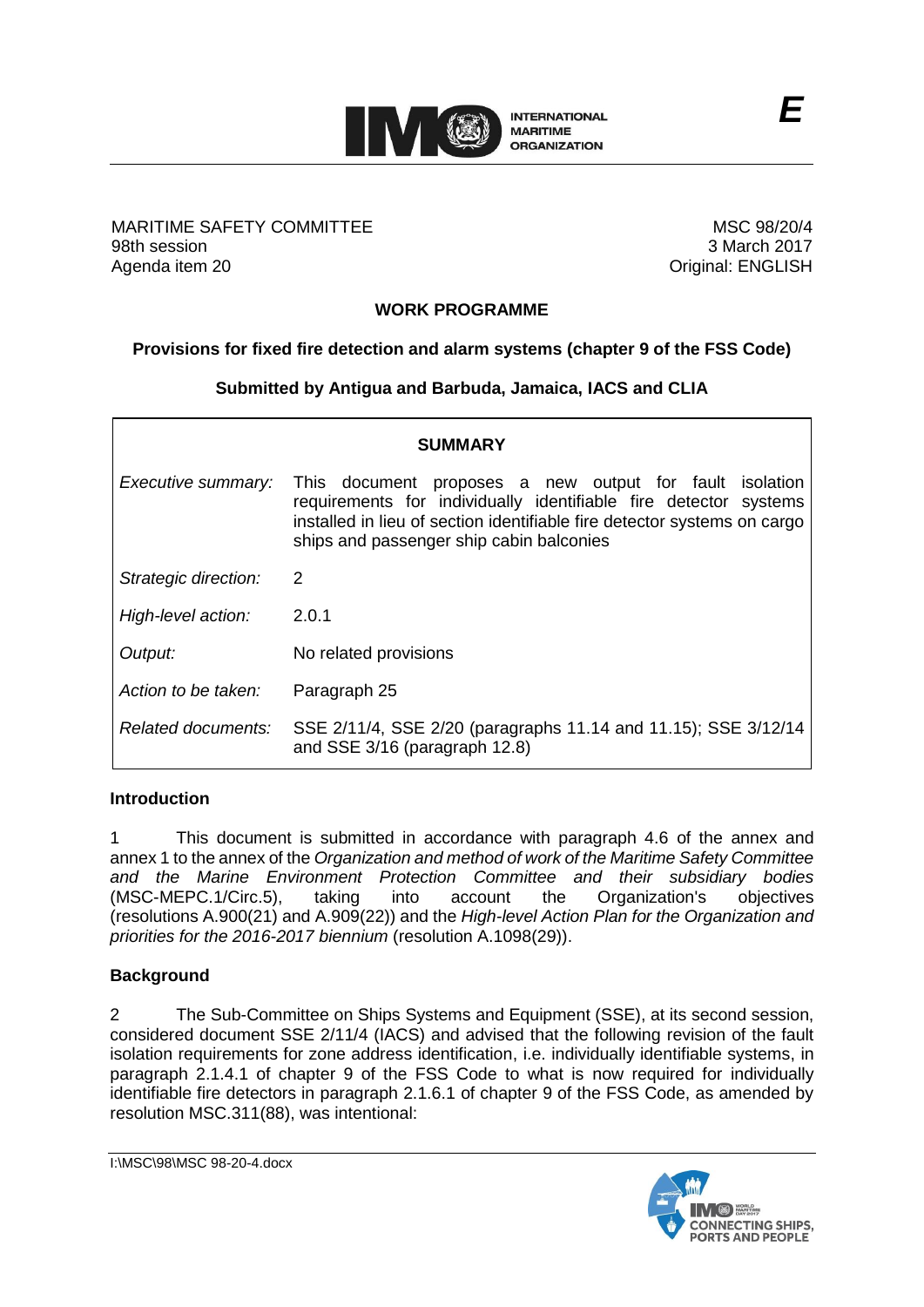- .1 The previous requirement in paragraph 2.1.4.1 of chapter 9 specified that "any fault occurring in the loop will not render the whole loop ineffective". In addition, "loop" was defined by IACS UI SC117 and *Unified interpretations of SOLAS chapter II-2, the FSS Code, the FTP Code and related fire test procedures* (MSC/Circ.1120) as being an "electrical circuit linking detectors of various sections in a sequence and connected (input and output) to the indicating unit(s)". In other words, a fault could affect a section (portion of a loop), but not the whole loop.
- .2 The current requirement in paragraph 2.1.6.1 specifies that "any fault (e.g. power break, short circuit, earth, etc.) occurring in the section will not prevent the continued individual identification of the remainder of the connected detectors in the section".

3 SSE 2 invited IACS to note the above view and submit comments and proposals, if any, for further consideration by SSE 3. Member States were also invited to consider whether any amendments to the FSS Code needed to be proposed in this regard.

4 Document SSE 3/12/14 (IACS) responded to the invitation of SSE 2 and summarized the amendments to chapter 9 of the FSS Code, as amended by resolution MSC.311(88), as follows:

- .1 the more onerous fault isolation requirements on individually identifiable systems require an isolator module for each fire detector in such a way that a fault would result in the loss of only one detector; and
- .2 the less onerous fault requirements for section identifiable systems, which are only acceptable for cargo ships and for passenger ship cabin balconies, allow for the loss of the fire detectors in the affected section where a fault occurs.

5 Paragraph 12.8 of document SSE 3/16 states "the IACS view that the amendments introduced by resolution MSC.311(88) place more onerous fault requirements on individually identifiable systems than on section identifiable systems has received no strong support". From reviewing the audio file of the discussion (15 March 2016, morning session 11.44 to 11.58 a.m.), it appears that delegations were evenly split on the analysis and views expressed by IACS and the Chair concluded that the matter needed to be taken up with the Committee. In order to take forward the issues raised in document SSE 3/16, the co-sponsors understand that a new output is needed to be agreed by the Committee.

# **IMO's objectives**

6 The proposal in this document is considered to be entirely consistent with, and supportive of, the objectives of the Organization, as explained in resolutions A.777(18) and A.900(21), respectively, in particular:

"Invites the attention of the Committees to resolution A.500(XII) and in particular its recommendation that proposals for new conventions or amendments to existing conventions be entertained only of the basis of clear and well-documented compelling need and having regard to the costs of the maritime industry".

"Desiring to ensure the Organization's continued promotion of quality shipping in accordance with its status as the world's foremost maritime institution".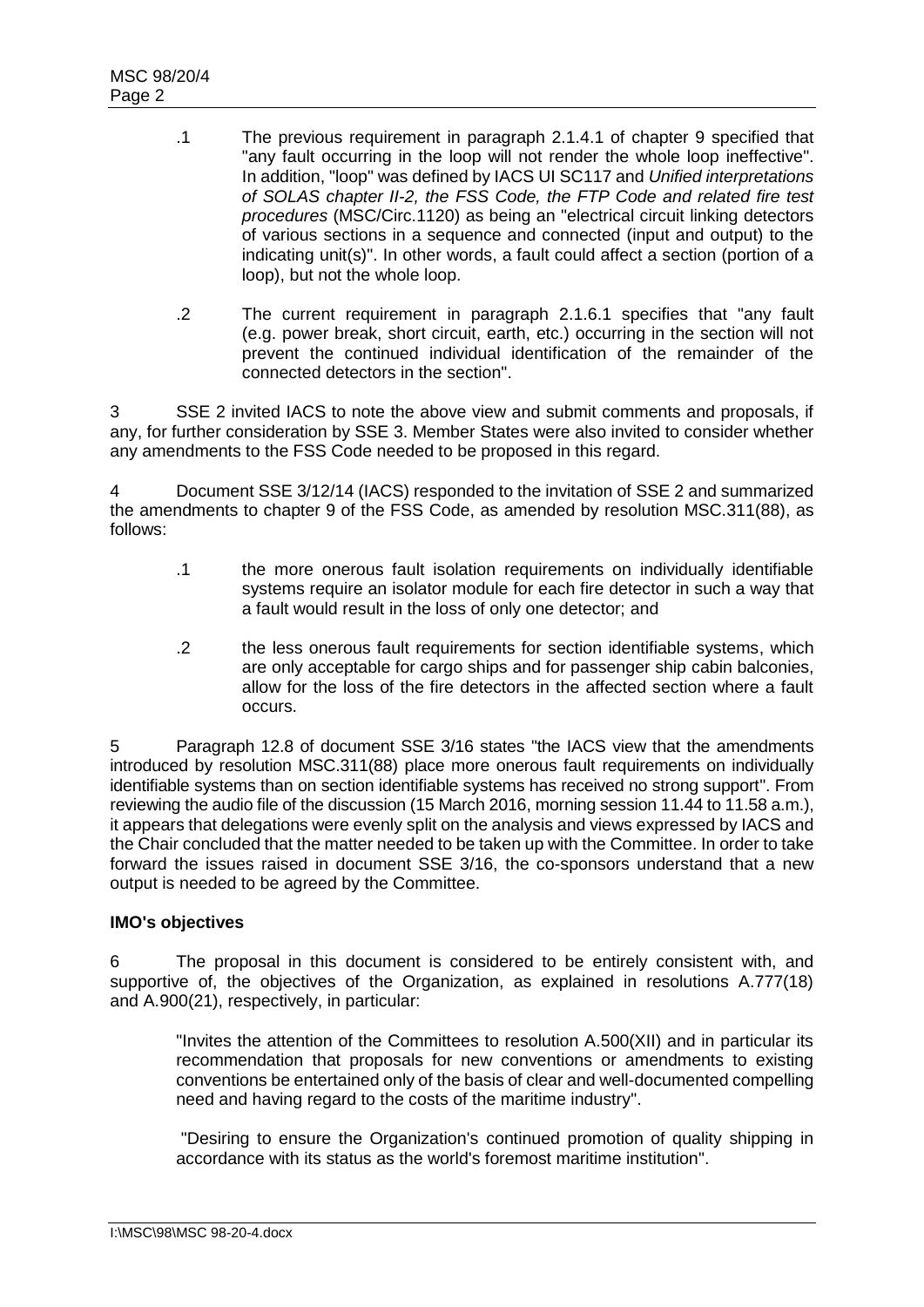7 Furthermore, the co-sponsors note that Strategic Direction 2 (SD 2) of the updated *Strategic plan for the organization (for the six-year period 2016 to 2021)* (resolution A.1097(29)) provides:

"SD 2 - IMO will foster global compliance with its instruments governing international shipping and will strive for their uniform implementation by Member States."

8 Taking into account SD 2, it is noted that the Assembly, at its twenty-ninth session, adopted resolution A.1098(29) in which the following High-level Action for the 2016-2017 biennium was agreed:

"2.0.1 Monitor and improve conventions, etc. and provide interpretation thereof if requested by Member States".

9 The following High-level Action which is also considered relevant in the context of this proposal was likewise agreed:

"5.2.1 Keep under review the technical and operational safety aspects of all types of ships, including fishing vessels".

# **Need**

10 As discussed in documents SSE 2/11/4 and SSE 3/12/14 and again in paragraphs 2 to 5 above, the amendments to the FSS Code, as adopted by resolution MSC.311(88), place more onerous fault isolation requirements on individually identifiable systems than on section identifiable systems.

11 When a decision is being made on the type of identifiable system to be fitted on cargo ships or passenger ship cabin balconies, the cost and complexity of providing individually identifiable fault isolation versus section identifiable fault isolation is weighed against the enhanced safety afforded by individually identifiable fire detection versus section identifiable fire detection.

12 In light of the above, systems are available which combine the enhanced safety of individually identifiable fire detectors, which are required for passenger ships, with the less complex and less costly section identifiable fault isolation, which are acceptable for cargo ships and passenger ship cabin balconies only.

13 To accommodate the above and to provide for global and consistent acceptance of such a system, the co-sponsors consider that amendments to the fault isolation requirements for individually identifiable fire detector systems installed in lieu of section identifiable fire detector systems on cargo ships and passenger ship cabin balconies are needed.

# **Analysis of the issue**

14 The co-sponsors consider that the practicability, feasibility and proportionality of the proposal are evident, taking into account that both individually identifiable systems and section identifiable systems are acceptable for cargo ships. While the implementation of the proposed amendment is feasible, i.e. it is possible and practical, the co-sponsors consider that it will also be practicable, i.e. it will easily be capable of being put into practice, in light of the systems that currently exist. The proposal would also satisfy the test of proportionality insofar as this action would not exceed what is necessary to achieve the overall objective of facilitating the global and consistent implementation of IMO agreed requirements.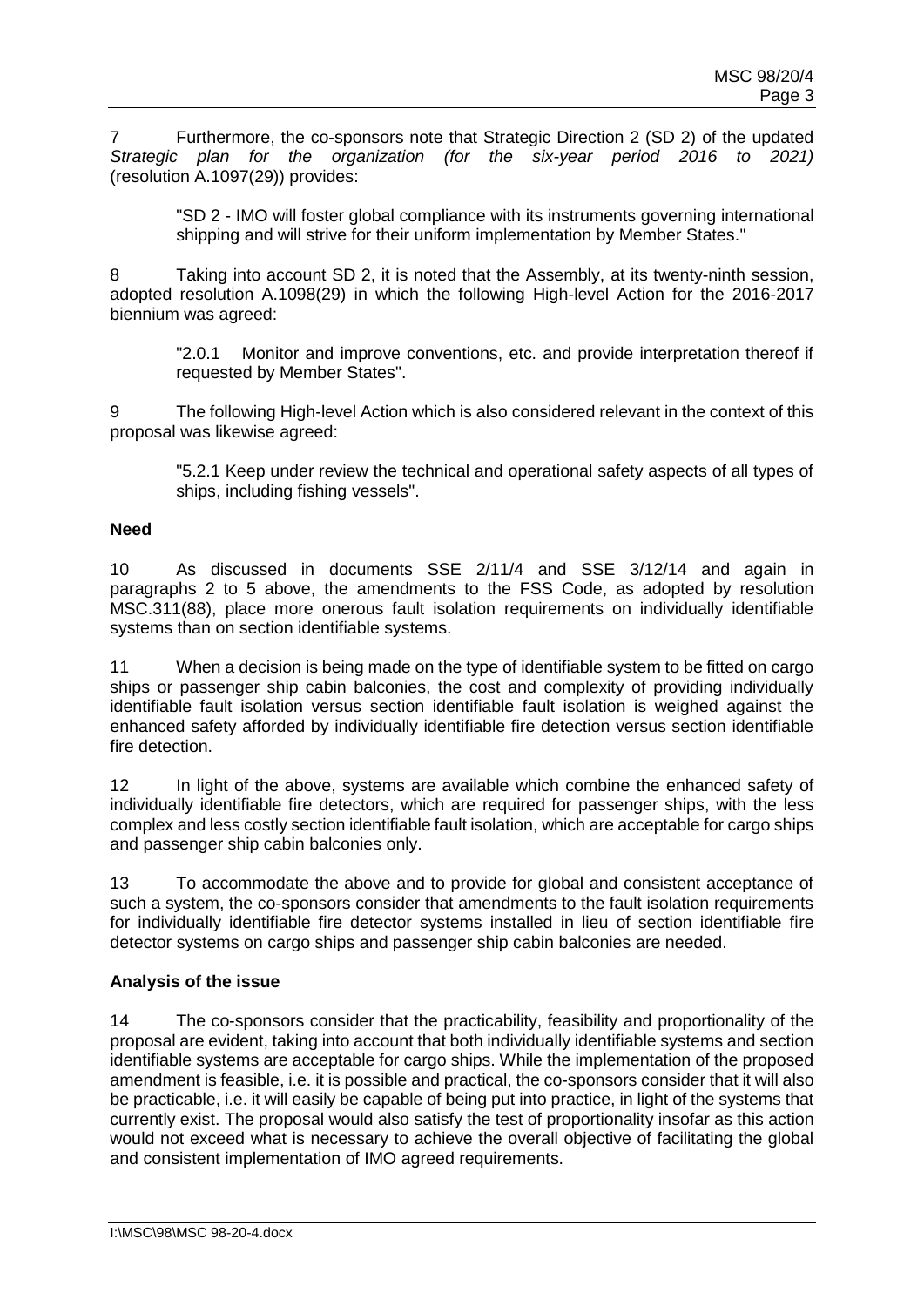#### **Analysis of implications**

15 The Committee is invited to note the information in annex 1, which provides the checklist for identifying administrative requirements and burdens as referred to in paragraph 4.15.6 of the annex and annex 5 to the annex to MSC-MEPC.1/Circ.5.

16 It is intended that these proposed amendments should be applied to systems installed on new ships and also to systems that are retrofitted in existing ships after the entry into force of the amendments. The co-sponsors consider that this amendment will provide a basis for clarity on the fault isolation requirements for individually identifiable fire detector systems installed in lieu of section identifiable fire detector systems on cargo ships and passenger ship cabin balconies by allowing for the application of less complex and less costly section identifiable fault isolation, yet still providing individually identifiable fire detection.

# **Benefits**

17 It is considered that safety will be enhanced by amending the FSS Code, as it will clarify the acceptability of less complex and less costly section identifiable fault isolation for individually identifiable fire detector systems installed in lieu of section identifiable fire detector systems on cargo ships and passenger ship cabin balconies. In this regard, the following equipment combinations would become available:

| Scope of           | <b>System</b> | <b>Fire Detector</b> | <b>Fault</b>       |
|--------------------|---------------|----------------------|--------------------|
| <b>Application</b> | Arrangement   | Arrangement          | <b>Isolation</b>   |
|                    |               |                      | <b>Arrangement</b> |
| Passenger and      | Individually  | Individually         | Individual         |
| cargo ships        | identifiable  | identifiable         | detector           |
|                    |               |                      | isolation          |
| Cargo ships        | Individually  | Individually         | Section            |
| and                | identifiable  | identifiable         | isolation          |
| passenger ship     | Section       | Section              | Section            |
| cabin balconies    | identifiable  | identifiable         | isolation          |

# **Industry standards**

18 The FSS Code currently addresses fault isolation requirements for individually identifiable systems but not for section identifiable systems. However, by virtue of their design, a fault in a section identifiable system can affect all of the fire detectors in the section. IACS UI SC117 limits the extent of fault isolation in such a way that the number of individually identifiable fire detectors rendered ineffective due to a fault would not be larger than a section in a section identifiable system.

# **Output**

19 The co-sponsors propose a new paragraph 2.1.8 in chapter 9 of the FSS Code which has been set out in annex 2 as a base text for further discussion.

20 As provided in paragraph 4.15.9 of the annex to MSC-MEPC.1/Circ.5, the output has been specified in SMART terms (specific, measureable, achievable, realistic and time-bound). Likewise, the proposed amendments to the FSS Code set out in annex 2 are considered to be specific, measureable, achievable and realistic (as discussed in particular in paragraph 14 above). In addition, this proposal does not rely on the availability of any new equipment or systems. This is considered relevant in terms of the time-bound element of the output, i.e. the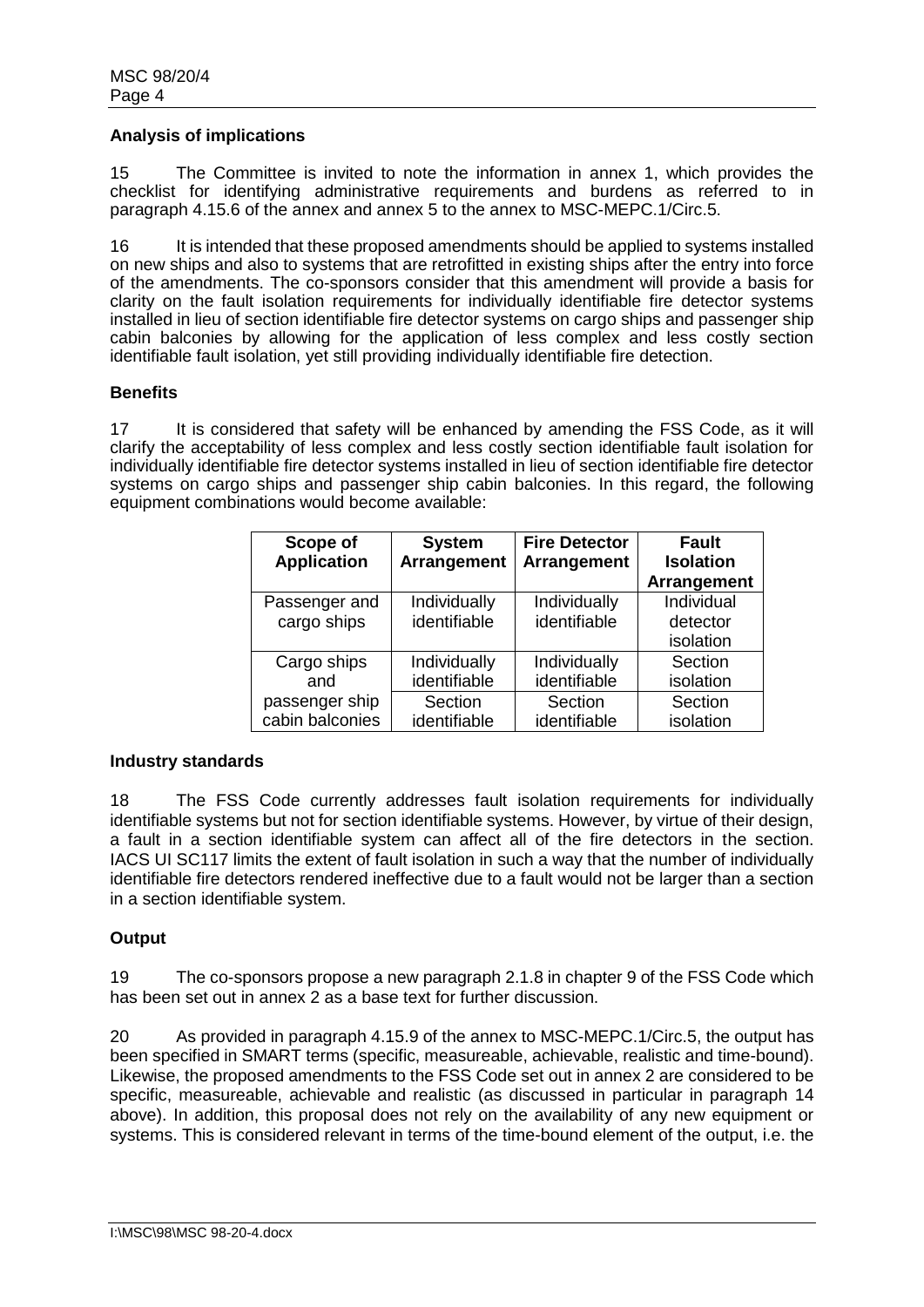effective implementation of the proposal will not need to wait for any new technology to come to the market or for the development of new working procedures. Moreover, in terms of finalizing the Organization's consideration of the issue, reference is made to the paragraphs 23 and 24 below.

# **Human element**

21 The completed checklist, as per the *Checklist for considering human element issues by IMO bodies* (MSC-MEPC.7/Circ.1), is set out in annex 3.

22 A system comprised of individually identifiable fire detectors, i.e. capable of identifying the exact location and type of detector or manually activated call point which has activated, with the less complex and less costly section identifiable fault isolation (currently acceptable for cargo ships and passenger ship cabin balconies only) will improve the responsiveness and effectiveness of resources and personnel necessary to extinguish a fire on cargo ships and in passenger ship cabin balconies as opposed to a section identifiable system which is capable of only identifying the section in which a detector or manually operated call point has activated.

# **Urgency**

23 As this output and the consequent amendments to the FSS Code are directly related to the safety of ships, consideration of this issue should be addressed as a matter of priority and as soon as practicable within the working arrangements of the Organization, in particular, it is proposed that this output be included in the post-biennial (2018-2019) agenda of the SSE Sub-Committee. In this regard, annex 4 provides the information contained in paragraph 3.2.1.3.16 of the annex to *Guidance on drafting of amendments to the 1974 SOLAS Convention and related mandatory instruments* (MSC.1/Circ.1500).

24 Finally, it is intended that the draft text of the amendments set out in annex 2 could serve as a base text for further discussion.

# **Action requested of the Committee**

25 The Committee is invited to consider the information provided and take action, as appropriate.

\*\*\*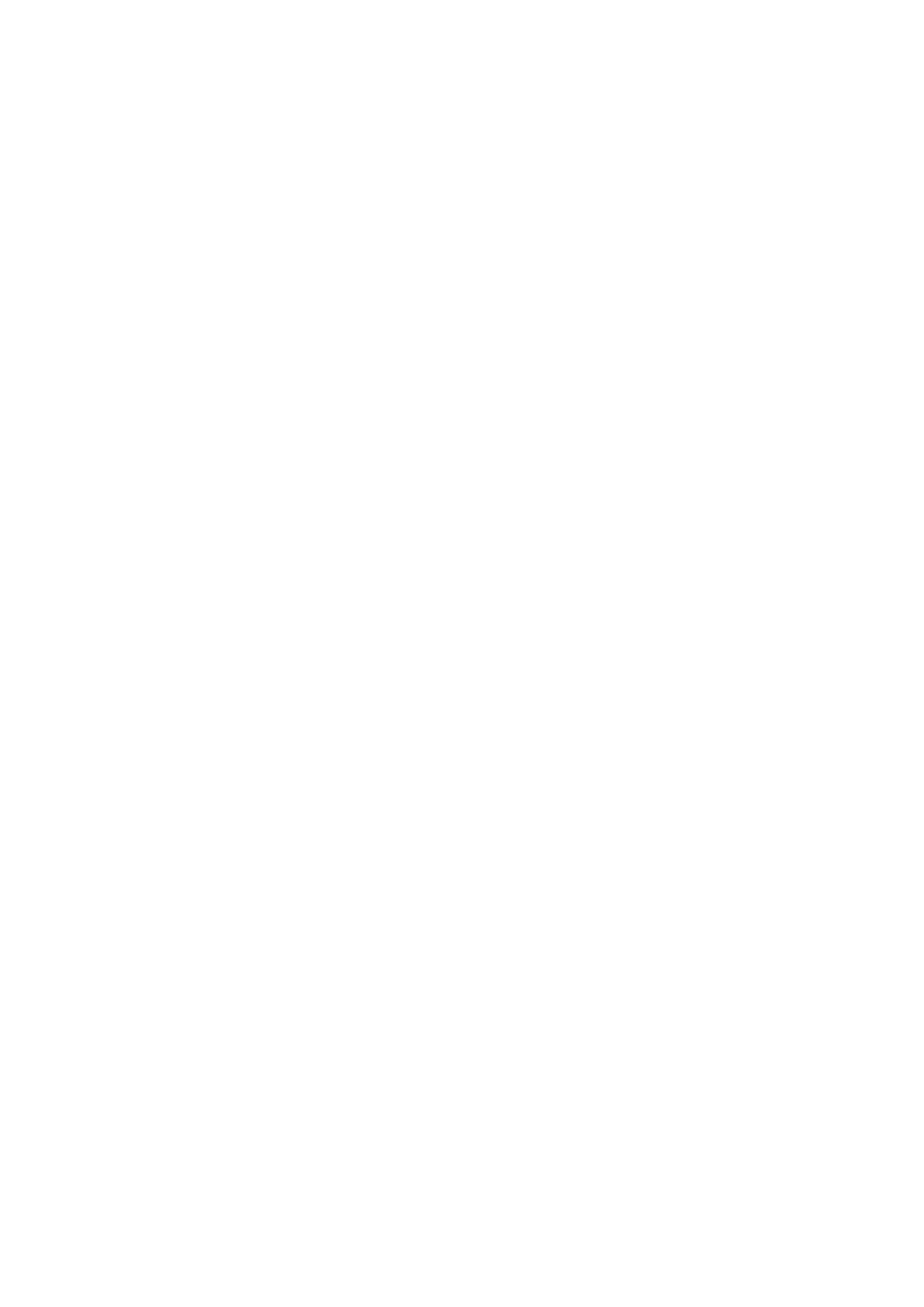# **ANNEX 1**

#### **CHECKLIST FOR IDENTIFYING ADMINISTRATIVE REQUIREMENTS**

This checklist should be used when preparing the analysis of implications required in submissions of proposals for inclusion of outputs. For the purpose of this analysis, the term "administrative requirements" is defined in resolution A.1043(27), i.e. administrative requirements are an obligation arising from future IMO mandatory instruments to provide or retain information or data.

#### **Instructions:**

- (A) If the answer to any of the questions below is **YES**, the Member State proposing an output should provide supporting details on whether the requirements are likely to involve start-up and/or ongoing costs. The Member State should also give a brief description of the requirement and, if possible, provide recommendations for further work (e.g. would it be possible to combine the activity with an existing requirement?).
- (B) If the proposal for the output does not contain such an activity, answer **NR** (Not required). (C) For any administrative requirement, full consideration should be given to electronic means
- of fulfilling the requirement in order to alleviate administrative burdens.

| Notification and reporting?<br>1.<br>Reporting certain events before or after the event has taken place,<br>e.g. notification of voyage, statistical reporting for IMO Members          | <b>NR</b><br>X | <b>Yes</b><br>Start-up<br>$\Box$<br>Ongoing<br>$\Box$ |
|-----------------------------------------------------------------------------------------------------------------------------------------------------------------------------------------|----------------|-------------------------------------------------------|
| Description of administrative requirement(s) and method of fulfilling it: (if the answer is yes)                                                                                        |                |                                                       |
| 2.<br>Record keeping?<br>Keeping statutory documents up to date, e.g. records of accidents,<br>records of cargo, records of inspections, records of education                           | <b>NR</b><br>X | Yes<br>Start-up<br>$\Box$<br>Ongoing<br>$\Box$        |
| Description of administrative requirement(s) and method of fulfilling it: (if the answer is yes)                                                                                        |                |                                                       |
| 3.<br>Publication and documentation?<br>Producing documents for third parties, e.g. warning signs, registration<br>displays, publication of results of testing                          | <b>NR</b><br>X | Yes<br>Start-up<br>$\Box$<br>Ongoing<br>$\Box$        |
| Description of administrative requirement(s) and method of fulfilling it: (if the answer is yes)                                                                                        |                |                                                       |
| Permits or applications?<br>4.<br>Applying for and maintaining permission to operate, e.g. certificates,<br>classification society costs                                                | <b>NR</b><br>X | <b>Yes</b><br>Start-up<br>$\Box$<br>Ongoing<br>$\Box$ |
| Description of administrative requirement(s) and method of fulfilling it: (if the answer is yes)                                                                                        |                |                                                       |
| 5.<br>Other identified requirements?                                                                                                                                                    | <b>NR</b>      | <b>Yes</b><br>Start-up<br>✓<br>Ongoing<br>$\Box$      |
| Description of administrative requirement(s) and method of fulfilling it: (if the answer is yes)<br>Changes to National legislation in order to implement the proposed SOLAS amendment. |                |                                                       |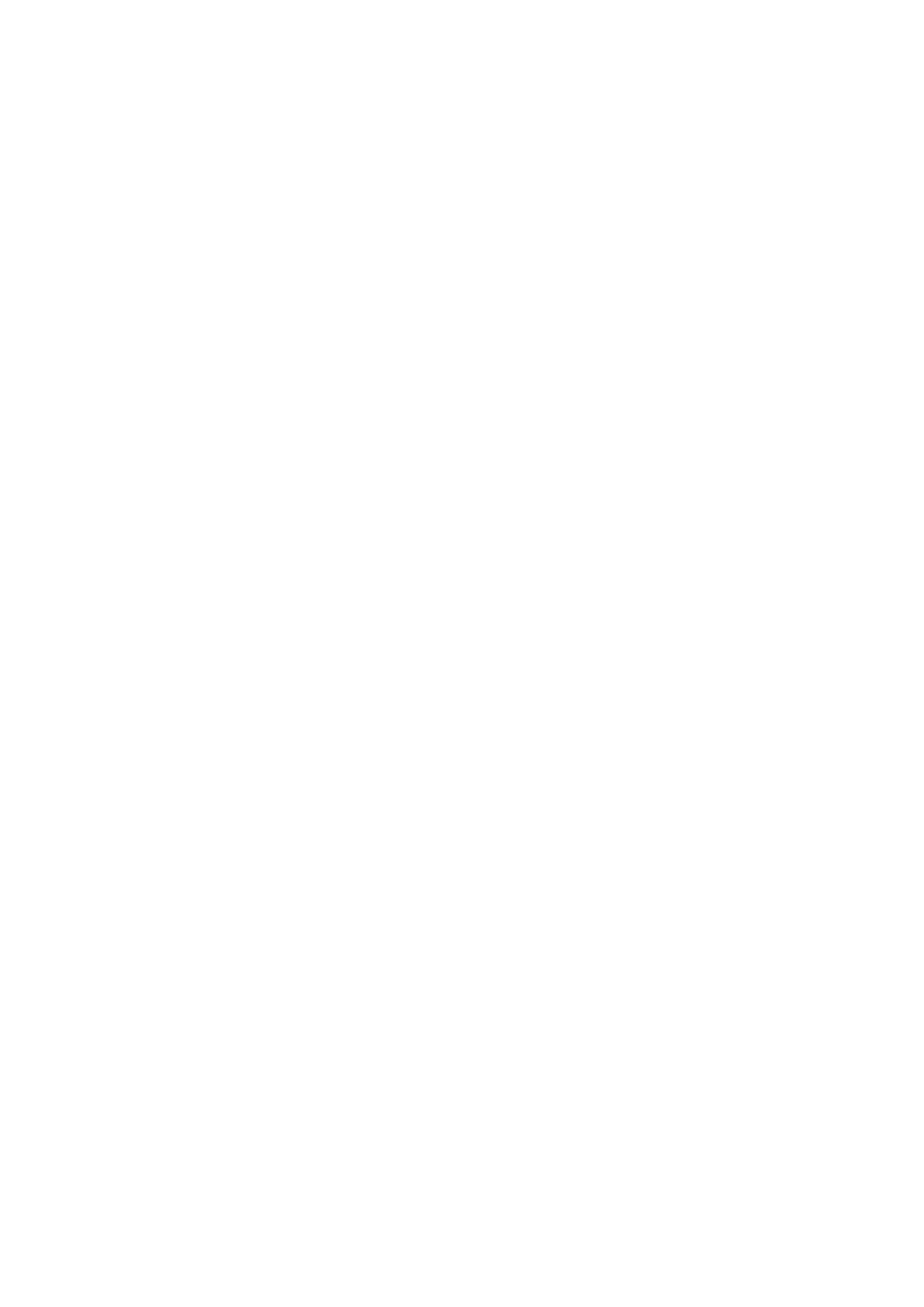# **ANNEX 2\***

### **DRAFT AMENDMENTS TO THE INTERNATIONAL CODE FOR FIRE SAFETY SYSTEMS (FSS CODE)**

### **CHAPTER 9 FIXED FIRE DETECTION AND FIRE ALARM SYSTEMS**

#### **2 Engineering specifications**

1 A new paragraph 2.1.8 is added after the existing paragraph 2.1.7 as follows:

"2.1.8 In cargo ships and in passenger ship cabin balconies, where an individually identifiable system is fitted, notwithstanding the provisions in paragraph 2.1.6.1, isolator modules need not be provided at each fire detector if the system is arranged in such a way that the number and location of individually identifiable fire detectors rendered ineffective due to a fault would not be larger than an equivalent section in a section identifiable system, arranged in accordance with paragraph 2.4.1."

\*\*\*

Tracked changes are created using "strikeout" for deleted text and "grey shading" to highlight all modifications and new insertions, including deleted text.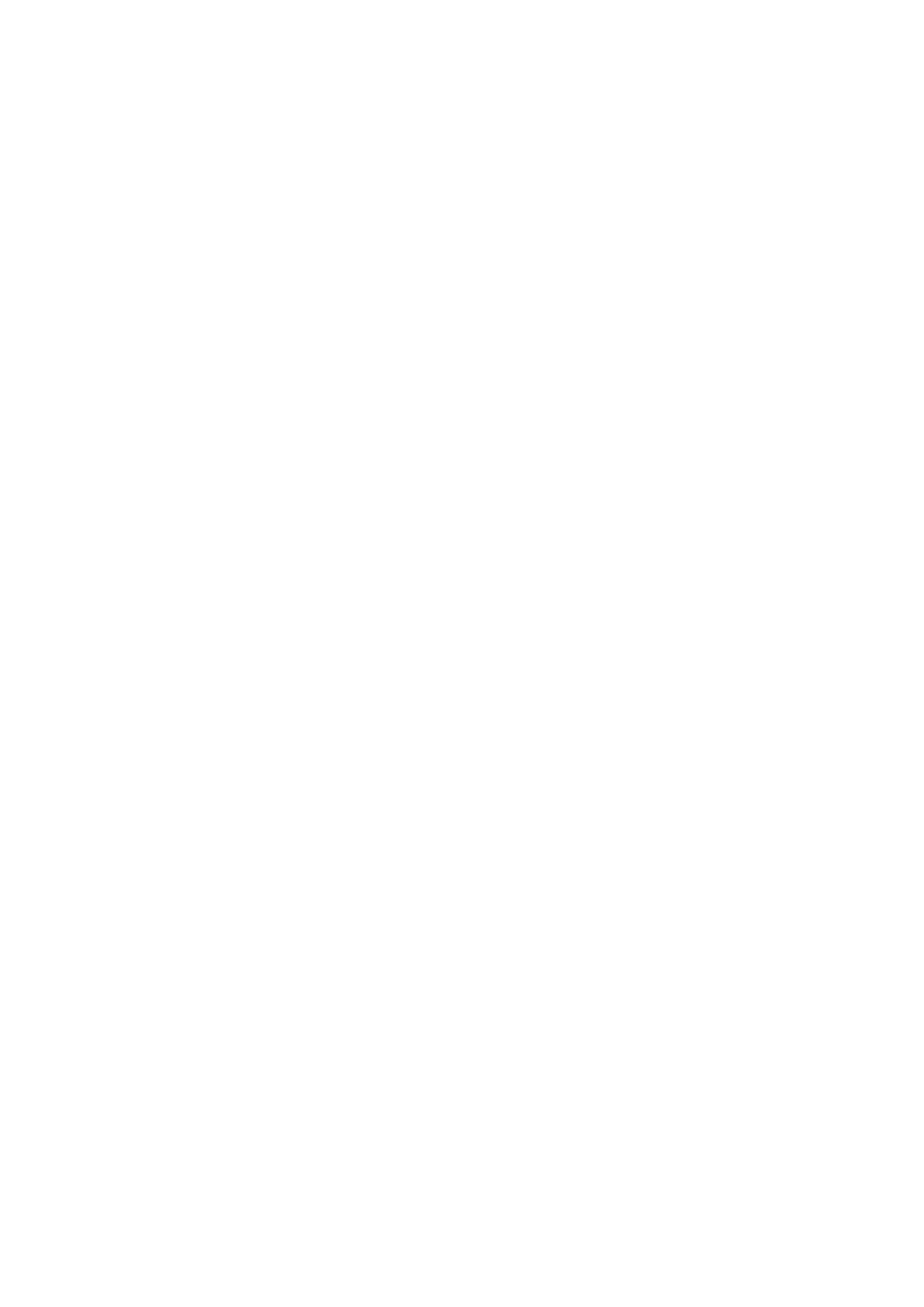# **ANNEX 3**

### **CHECKLIST FOR CONSIDERING HUMAN ELEMENT ISSUES BY IMO BODIES**

# **Instructions:**

If the answer to any of the questions below is:

- (A) **YES,** the preparing body should provide supporting details and/or recommendation for further work.
- (B) **NO**, the preparing body should make proper justification as to why human element issues were not considered.
- (C) **NA** (Not Applicable) the preparing body should make proper justification as to why human element issues were not considered applicable.

**Subject Being Assessed: (e.g.** Resolution, Instrument, Circular being considered)

Provisions of chapter 9 of the FSS Code.

**Responsible Body: (e.g.** Committee, Sub-committee, Working Group, Correspondence Group, Member State)

The Maritime Safety Committee and Ships Systems and Equipment Sub-Committee.

| 1.     | Was the human element considered during development or amendment $\sqrt{Y}$ es $\Box$ No $\Box$ NA<br>process related to this subject?                 |                                      |
|--------|--------------------------------------------------------------------------------------------------------------------------------------------------------|--------------------------------------|
| 2.     | Has input from seafarers or their proxies been solicited?                                                                                              | <b>□Yes √No □NA</b>                  |
| 3.     | Are the solutions proposed for the subject in agreement with existing<br>instruments?<br>(Identify instruments considered in comments section)         | √Yes□No□NA                           |
| 4.     | Have human element solutions been made as an alternative and/or in $\square$ Yes $\square$ No $\checkmark$ NA<br>conjunction with technical solutions? |                                      |
| 5.     | Has human element guidance on the application and/or implementation of the<br>proposed solution been provided for the following:                       |                                      |
|        | Administrations?<br>$\bullet$                                                                                                                          | □Yes ❑ No ✓NA                        |
|        | Ship owners/managers?<br>$\bullet$                                                                                                                     | <b>□Yes □No √NA</b>                  |
|        | Seafarers?<br>$\bullet$                                                                                                                                | $\Box$ Yes $\Box$ No $\checkmark$ NA |
|        | Surveyors?<br>$\bullet$                                                                                                                                | $\Box$ Yes $\Box$ No $\checkmark$ NA |
| 6.     | At some point, before final adoption, has the solution been reviewed or                                                                                | l⊟Yes ⊟No √NA                        |
|        | considered by a relevant IMO body with relevant human element expertise?                                                                               |                                      |
| 7.     | Does the solution address safeguards to avoid single person errors?                                                                                    | <b>OYes ONo √NA</b>                  |
| 8.     | Does the solution address safeguards to avoid organizational errors?                                                                                   | □Yes ❑No√NA                          |
| 9.     | If the proposal is to be directed at seafarers, is the information in a form that $\square$ Yes $\square$ No $\square$ Yek                             |                                      |
|        | can be presented to and is easily understood by the seafarer?                                                                                          |                                      |
|        | 10. Have human element experts been consulted in development of the solution?                                                                          | l⊒Yes❑No√NA                          |
|        | 11. HUMAN ELEMENT: Has the proposal been assessed against each of the factors below?                                                                   |                                      |
| $\Box$ | CREWING. The number of qualified personnel required and available to safely □Yes □No√NA                                                                |                                      |
|        | operate, maintain, support, and provide training for system.                                                                                           |                                      |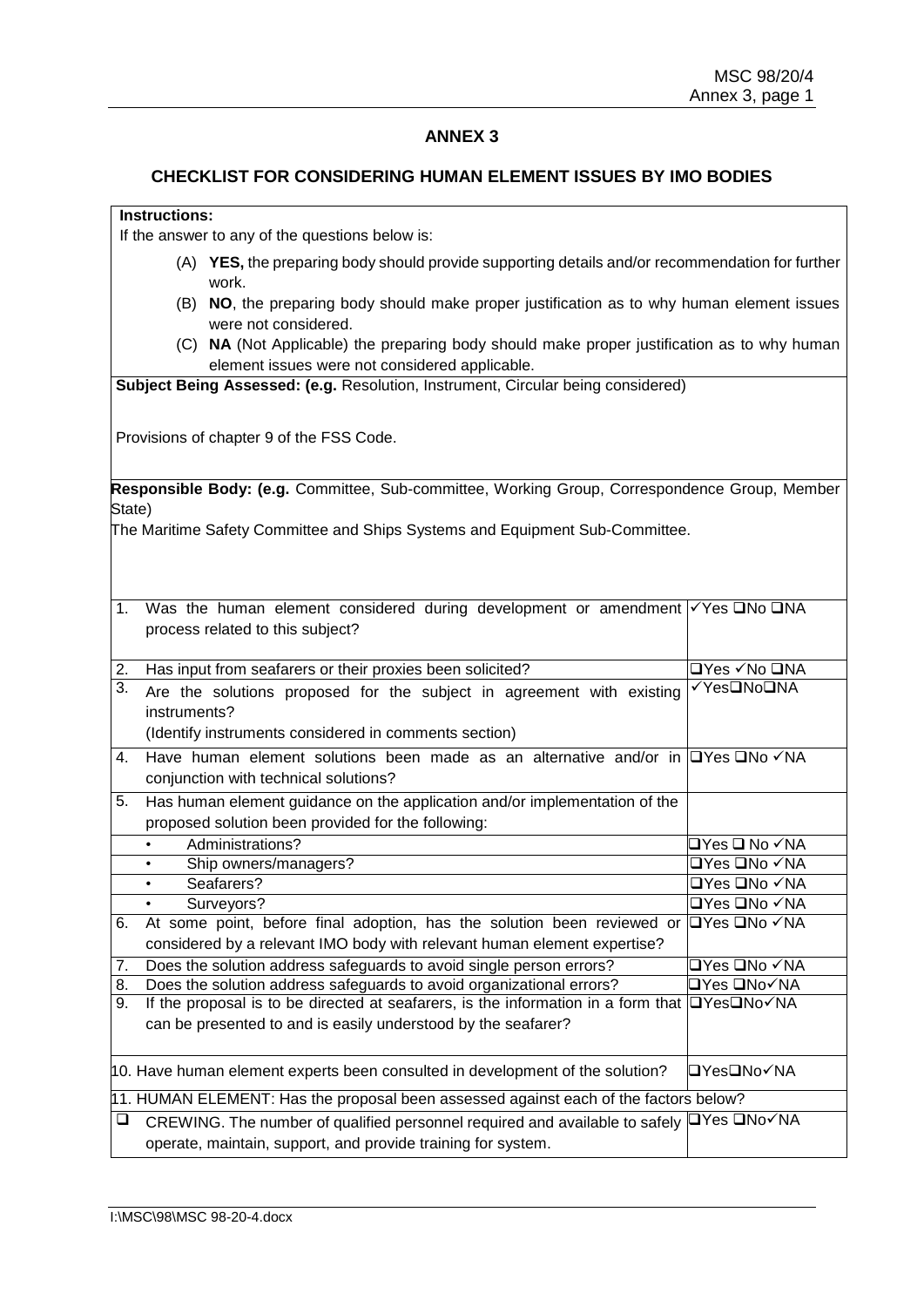| $\Box$                                                                                            |                                                                                                            |
|---------------------------------------------------------------------------------------------------|------------------------------------------------------------------------------------------------------------|
|                                                                                                   | PERSONNEL. The necessary knowledge, skills, abilities, and experience IYesINo√NA                           |
|                                                                                                   | levels that are needed to properly perform job tasks.                                                      |
| ❏                                                                                                 | TRAINING. The process and tools by which personnel acquire or improve the □Yes□No√NA                       |
|                                                                                                   | necessary knowledge, skills, and abilities to achieve desired job/task                                     |
| ❏                                                                                                 | OCCUPATIONAL HEALTH AND SAFETY. The management systems, <b>DYesDNo</b> VNA                                 |
|                                                                                                   | programmes, procedures, policies, training, documentation, equipment, etc. to                              |
|                                                                                                   | properly manage risks.                                                                                     |
|                                                                                                   |                                                                                                            |
| ❏                                                                                                 | WORKING ENVIRONMENT. Conditions that are necessary to sustain the <b>DYesDNo</b> √NA                       |
|                                                                                                   | safety, health, and comfort of those on working on board, such as noise,                                   |
|                                                                                                   | vibration, lighting, climate, and other factors that affect crew endurance, fatigue,                       |
|                                                                                                   | alertness and morale.                                                                                      |
|                                                                                                   |                                                                                                            |
| ❏                                                                                                 | HUMAN SURVIVABILITY. System features that reduce the risk of illness, <b>NASK SURVIVAN</b>                 |
|                                                                                                   | injury, or death in a catastrophic event such as fire, explosion, spill, collision,                        |
|                                                                                                   | flooding, or intentional attack. The assessment should consider desired human                              |
|                                                                                                   | performance in emergency situations for detection, response, evacuation,                                   |
|                                                                                                   | survival and rescue and the interface with emergency procedures, systems,                                  |
|                                                                                                   | facilities and equipment.                                                                                  |
| ❏                                                                                                 | HUMAN FACTORS ENGINEERING. Human-system interface to be consistent □ Yes □ No VNA                          |
|                                                                                                   | with the physical, cognitive, and sensory abilities of the user population                                 |
|                                                                                                   |                                                                                                            |
|                                                                                                   |                                                                                                            |
|                                                                                                   | <b>Comments:</b> (1) Justification if answers are NO or Not Applicable. (2) Recommendations for additional |
| human element assessment needed. (3) Key risk management strategies employed. (4) Other comments. |                                                                                                            |
| (5) Supporting documentation.                                                                     |                                                                                                            |
|                                                                                                   |                                                                                                            |
|                                                                                                   | (3) Are the solutions proposed for the subject in agreement with existing instruments? The intent of this  |

proposal is to provide clarity on the provisions of the FSS Code with respect to fault detection requirements for individually identifiable fire detector systems that are installed in lieu of section identifiable fire detector systems on cargo ships.

\*\*\*